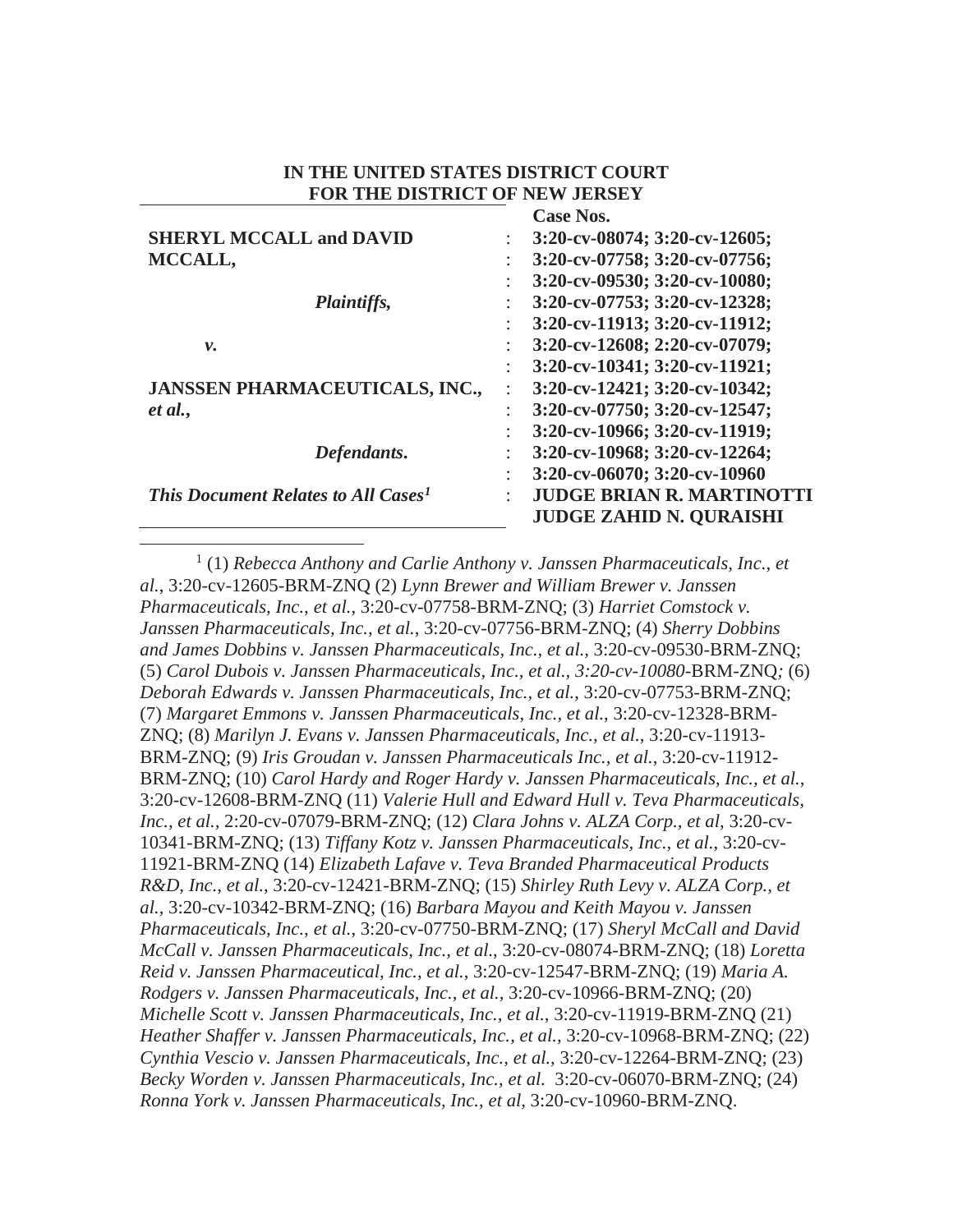### **CASE MANAGEMENT ORDER TO GOVERN PRIVILEGED MATERIALS AND PRIVILEGE LOGS**

The undersigned counsel for Defendants and Plaintiffs (collectively, the "Parties" and each, a "Party") in the above captioned action agree that the Parties and non-parties will be required to produce or disclose in this proceeding certain information and documents that are subject to claimed privileges under applicable law. Such documents, described in more detail below, include information that is protected by attorney workproduct, attorney-client or other applicable privilege that might exist.

# **I. PRIVILEGE LOGGING PROTOCOL**

## A. **General Principles. Privilege logs shall comply with Fed. R. Civ. P. 26(b)(5), which requires a party to:**

- 1. Expressly identify the privilege asserted; and
- 2. Describe the nature of the documents, communications, or tangible things not produced or disclosed . . . in a manner that, without revealing information itself privileged or protected, will enable other parties to assess this claim. Fed. R. Civ. P. 26(b)(5).

### B. **Specific Principles.**

- 1. **Asserting Privilege or Protection.** A party who withholds or redacts documents on the grounds of attorney-client privilege and/or work product protection shall provide:
	- a. a listing of such documents in electronic spreadsheet format providing the following objective metadata fields ("objective metadata" does not include substantive content from, or a subjective description of, the document being withheld or redacted):
		- i. the Bates number of the document (if redacted);
		- ii. the nature of the privilege asserted (e.g., "attorneyclient privilege" or "attorney work product");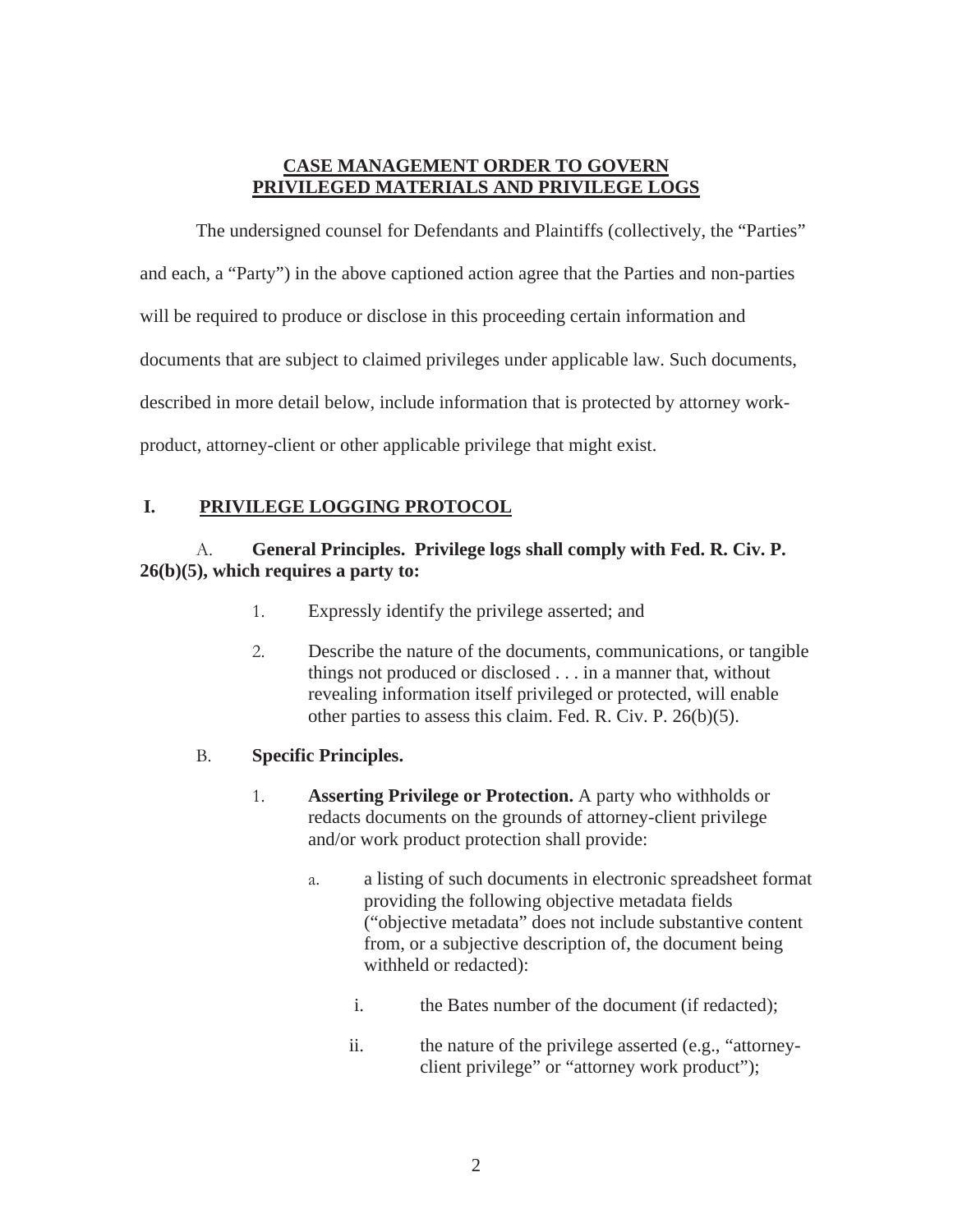- iii. the name(s) and email addresses of the author(s) of the document, (if known) (to the extent a document is comprised of an email chain, the name of the author on the most recent email in the chain will be identified);
- iv. the name(s) and email addresses of the recipient(s) of the document, including anyone who was sent the document as a "CC" or a "BCC," (if known) (to the extent a document is comprised of an email chain, the name(s) of the recipient(s) on the most recent email in the chain will be identified);
- v. the name(s) and email addresses of the email thread participant(s), including anyone who was sent the document as a "CC" or a "BCC," (if known) (to the extent a document is comprised of an email chain, the name(s) of all recipients throughout the entirety of the chain will be identified);
- vi. the custodian(s) of the document;
- vii. the document type, including, for example, whether the document is an email, paper file, a meeting presentation, a spreadsheet, or other descriptive identifier of the document type;
- viii. the date the document was created (if known), sent (if applicable); and last modified (if applicable).
- b. The withholding/redacting party need not provide an individualized or subjective description of the privilege or protection claimed for documents corresponding to the following categories:
	- i. Communications including outside counsel;
	- ii. Emails from an attorney and attachments;
	- iii. Emails sent to an attorney (attorney in the TO field) and attachments;
	- iv. Emails copied to an attorney (attorney in the CC field) and attachments;
	- v. Documents prepared or edited by an attorney (not attached to emails);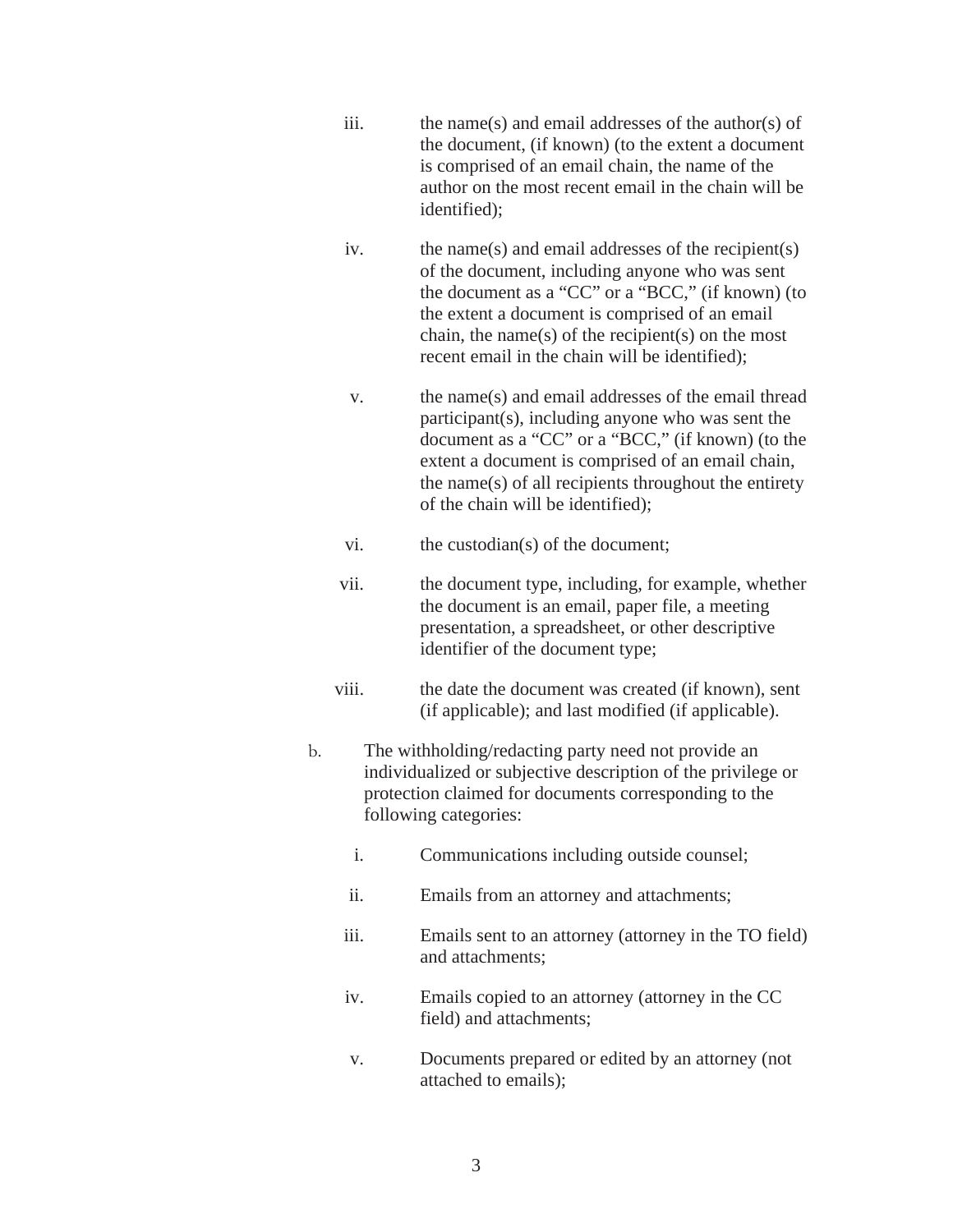- vi. Documents prepared or edited for review by an attorney (not attached to emails);
- vii. Emails between non-lawyers conveying legal advice;
- viii. Documents with reference to legal advice; and
	- ix. Status of legal matters, legal settlements.
- c. The withholding/redacting party shall specify the category to which a privileged or protected document corresponds.
- d. The withholding/redacting party shall provide individualized descriptions for documents that it asserts are privileged or protected but that do not correspond to a category listed above.

### 2. **Documents presumptively not to be logged on Privilege Log**. The following documents presumptively need not be included on a privilege log:

- a. Written or electronic communications regarding this action exclusively between a party and its trial counsel after commencement of this action; and
- b. work product solely related to this action created by trial counsel after commencement of the action.
- 3. **Privilege Log descriptions of email threads**. A party may use electronic email threading to identify emails that are part of the same thread and need include only an entry for the most inclusive email thread on the log to identify withheld or redacted emails that constitute an email thread; provided, however, that no emails within the thread are sent or received by, or forwarded to, third parties Disclosure must be made that the e-mails are part of an email thread.
- 4. **Privilege Log descriptions of exact duplicates**. A party need include only one entry on the log to identify withheld documents that are exact duplicates.
- 5. The privilege log should indicate which individuals listed on the log are attorneys.